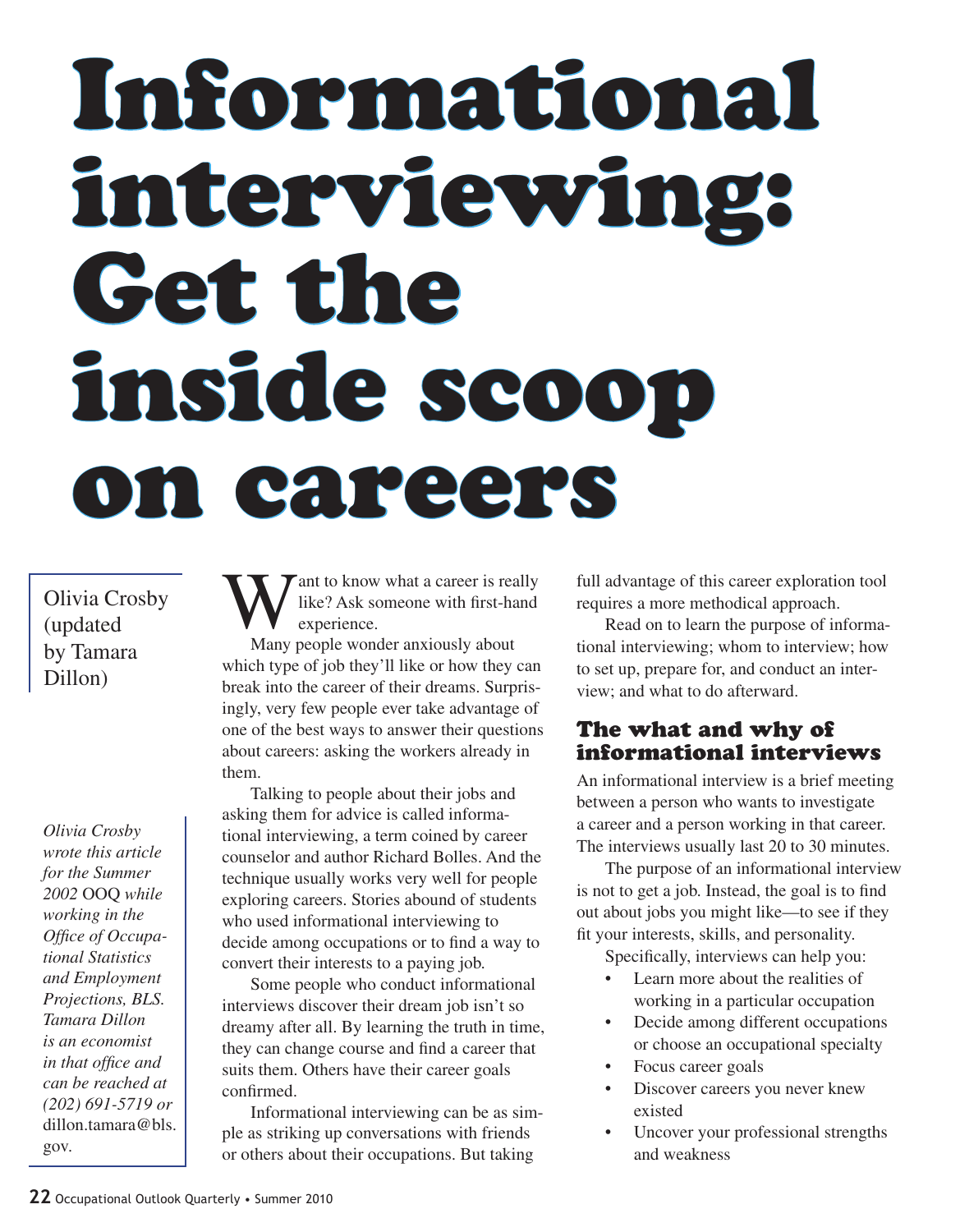- Find different ways to prepare for a particular career
- Gather ideas for volunteer, seasonal, part-time, and internship opportunities related to a specific field

Informational interviews also provide an inside look at an organization you may want to work for in the future. And these interviews aid in polishing communication skills, helping jobseekers gain confidence and poise before the high-pressure situation of a job interview.

## Deciding whom to interview

Before selecting someone to interview, you'll need to decide which occupations you want to learn more about.

You may already have some ideas about the kinds of work you want to do. But, if you are stymied, consider visiting a career or guidance counselor. He or she can help you to clarify your interests and favorite skills and goals for earnings, work setting, and future education. Career guidance tests also can produce lists of careers that match one's temperament. Browsing occupational descriptions online, including those in the U.S. Department of Labor's *Occupational Outlook Handbook* and O\*NET occupational database, is another good way to identify careers—as is reading books written by career experts.

Additional detailed information is available from professional associations and trade magazines. The more you research possible occupations, the better your questions will be when conducting informational interviews.

After identifying a few possible occupations, it is time to choose people to interview. Look for people actually working in the occupations you are considering. These people probably know more about what the work is like than human resources specialists or hiring managers do. It's also important to choose people with the same level of responsibility you would have if you entered the occupation. If you would be working in an entry-level job, interview workers who are at or close to entry level rather than interviewing supervisors.



How can you find these people? The easiest way to start is to ask people you already know. Family members, friends, teachers, or past coworkers may work in the occupation you want to explore, or they may know people who do.

Career centers and alumni offices of high schools or colleges are another good source of contacts. These offices usually keep track of graduates and their occupations. Many schools maintain lists of graduates who have agreed to give informational interviews. Schools also may have the names of other community members who have offered to provide career assistance.

In addition, professional associations maintain membership directories and often publish them. Many also produce trade magazines and newsletters describing the activities of specific members. These members might be potential interview subjects. Speaking to association administrators can be useful, as well. They often know a few members who are especially willing to talk with students and career changers.

Interviewees also can be found by contacting businesses and organizations that hire the types of workers you hope to consult. To find a person to interview, call an organization and ask to speak with the human resources department or another appropriate office. If a caller wanted to interview a graphic designer,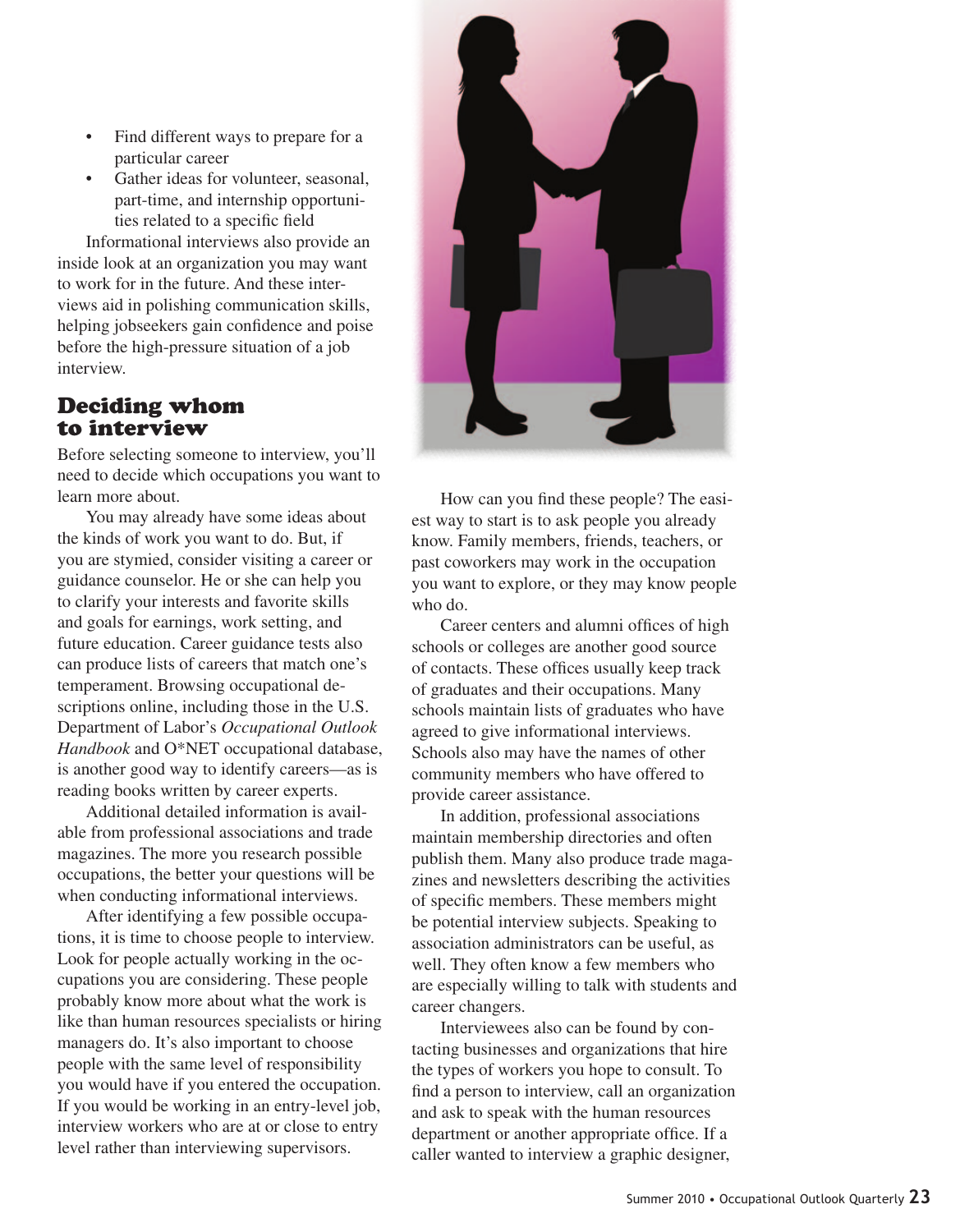for instance, he or she could ask for the design department.

#### Making contact

After finding people to consult, you are ready to arrange interviews. Contact the people you hope to meet, and ask to speak with them briefly about their careers, making it clear that you want information—not a job.

For most people, this is the most difficult part of informational interviewing. Asking strangers for career help can be daunting, and some people wonder why anyone would agree to be interviewed.

But, in fact, many people are willing to help students and career changers explore occupations. People often like talking about themselves and their careers. Some are happy to advance their profession by encouraging others to enter it. And a few found their own careers as a result of informational interviews and are eager to pass on their good fortune. Even if some people are not willing or able to talk with you, chances are that others will be. Also, as standard practice, many employers recommend that their managers conduct a certain number of informational interviews every month.

There are three main ways to arrange for an informational interview: through an introduction from a mutual acquaintance, by letter or email, and by telephone.

*Mutual acquaintance introduction.*  Friends and family can be very helpful in setting up an informational interview. If someone you know knows someone you would like to interview, that person might be willing to make the initial request for you. After he or she makes the first request, you can call to arrange a date and time for the interview. Friends, family, and acquaintances also can become referrals—people whose names you can mention when writing or calling contacts yourself. People are usually more willing to talk to those with whom they have a connection. A mutual acquaintance can be that connection.

*Letter or email.* A more common way to ask for an interview is to send a letter or email. Some employers prefer to receive

From: Megan Brown [mbrown@emailaddress.com] To: Kenneth Smith [Kenneth.smith@abc.org] Subject: University of North Carolina student seeking career advice

Dear Mr. Smith:

As someone with experience in finance, you have insight into finance occupations. I am hoping you can share some of that insight with me as I research financial management careers.

Currently, I am a full-time student at the University of North Carolina. I am not seeking an employment interview; rather, I am interested in gathering information about finance careers.

I will call next week to request an appointment. I would appreciate if we could meet for about 20 minutes.

Thank you for your time as I explore potential careers.

Sincerely,

Megan Brown mbrown@emailaddress.com (555) 123-4546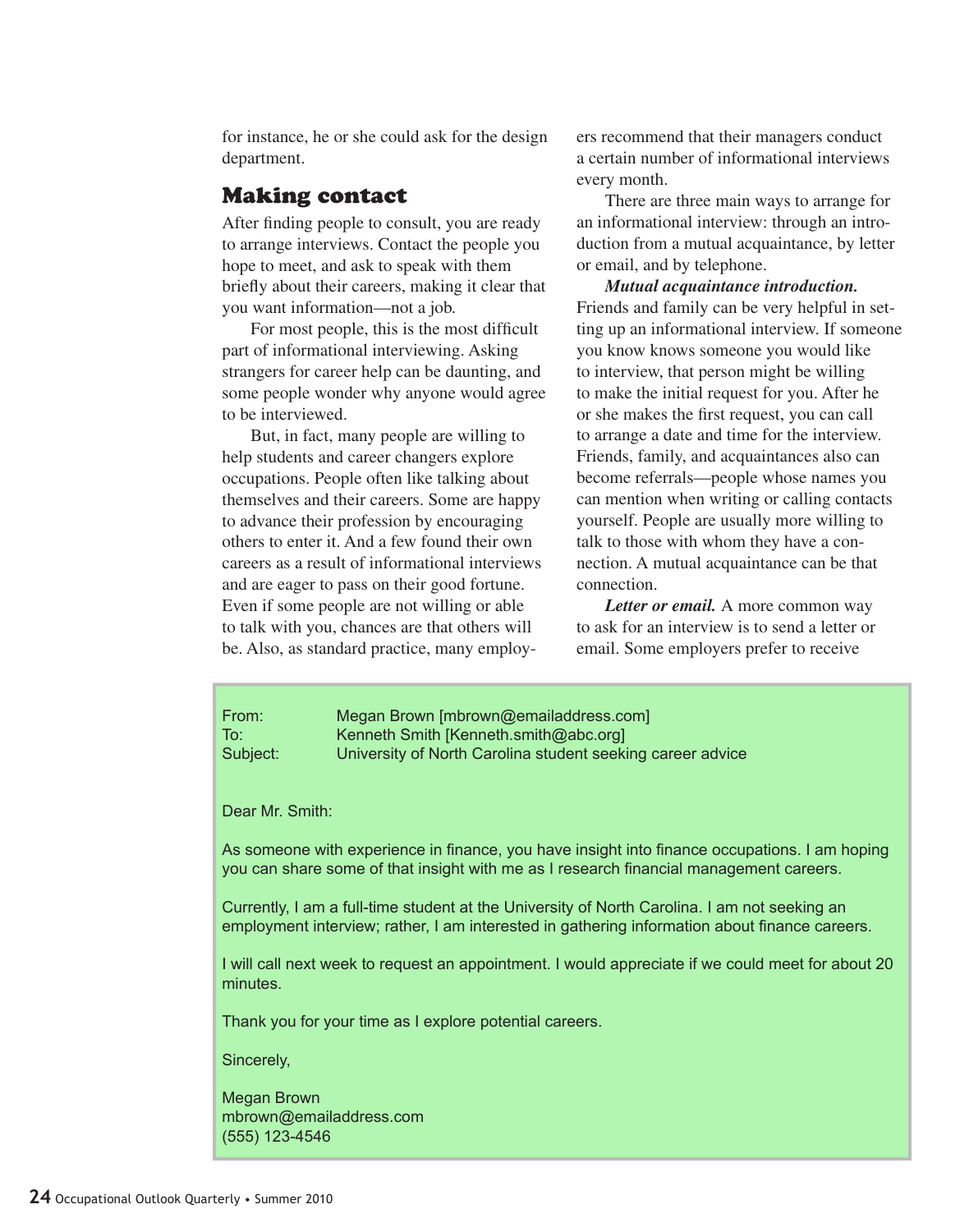written correspondence before you call to set up interviews. In part, this is because letters give them time to check their schedules before responding. When writing, explain who you are, why you want to meet, and how long you expect the meeting to take.

You also might mention how you found the person's name. Did someone suggest that you write? Did you find the name through

your school? Did you read about him or her in a newsletter or industry publication? This kind of information adds credibility to your request.

In the last part of the letter or email, state that you will telephone for a response on a particular day. Be sure to make this followup call. (See the sample letter below and the sample email on the facing page.)

Jane Ryan 15 Spring Road Hamlet, LS 41112 (555) 302-8585 jryan@emailaddress.com

August 25, 2010

Ms. Susan Carson **Director** Hamlet Child Development Center Hamlet, LS 4112

Dear Ms. Carson:

I am a student at Hamlet Community College. Currently, I am investigating careers to learn which would be best for me. I am very interested in the childcare profession and would appreciate the opportunity to talk to you about your work.

I found your article in the *Hamlet Gazette* about teaching phonics to preschoolers*.* After reading the article and learning about the Child Development Center, I am confident that your insight could help me.

I will call on Friday to request an appointment. Ideally, we can meet for about 20 minutes.

Thank you for considering my request.

Sincerely,

*Jane Ryan*

Jane Ryan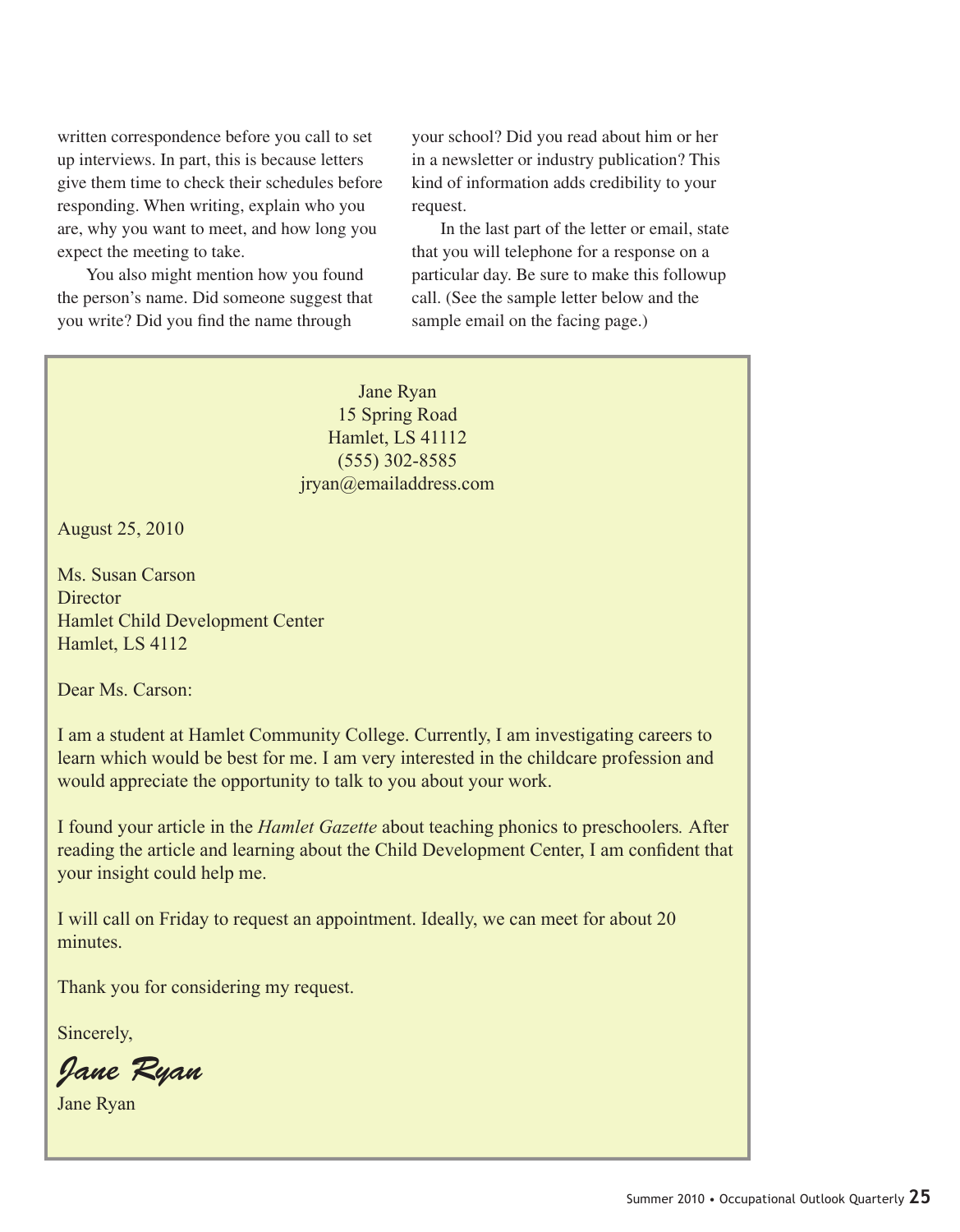*Telephone.* Calling people directly is a faster—but often more stressful—way to arrange an interview. Callers give the same type of information they would give in a letter. They say hello, ask if it is a good time to talk, mention who they are and how they got the person's name, and explain that they would like to meet to learn more about the person's career. To help this introduction go smoothly, experts advise practicing once or twice before making calls.

Be prepared to meet resistance. Some people might think you are calling for a job. You should reassure them that you are only exploring careers. Other people might say they have no time to talk. Being careful not to be too forceful, you might ask if there is a better time to call. Suggesting a telephone interview instead of an in-person meeting is another option. With a phone interview, you lose the chance to see the work environment but gain speed and convenience.

If people still cannot speak with you, some career counselors suggest asking them if they know of anyone else who might be able to help. Also, a good rule of thumb is three attempts at making contact with someone you are interested in interviewing. After a failed third attempt, it's best to move to the next name on your list.

#### Preparing to interview

With appointments in place, the next step is to get ready for the interviews by researching the occupation and the organization, creating a resume, and developing questions.

*Research.* Learning about the organization where the interview will take place is an important part of interview preparation. Although you probably do not need as much research for an informational interview as you would for a job interview, knowing something about the organization will make your questions better—and will demonstrate enthusiasm and create good will. Company literature and Web sites are good sources of background information, as are a company's annual reports and an industry's trade magazines.

*Creating a resume.* You also may want to write a resume to bring to the interview. A well-written resume demonstrates seriousness and professionalism. The people you interview might ask to review this resume to learn about your experience and education. This allows them to provide more relevant advice. Some interviewees might be willing to review the resume and suggest improvements. (For guidelines on writing a resume, see "Resumes, applications, and cover letters" in the summer 2009 issue of the *OOQ*, available online at **www.bls.gov/ooq/2009/Summer/ art03.pdf**.)

A few counselors recommend against bringing a resume, saying that informational interviewers should use the results of the interview to decide what type of resume to write. If you do bring a resume to the interview, these counselors suggest sending those you interview a final "replacement" resume after deciding which career to pursue.

*Developing questions.* The most critical part of preparing for an informational interview is to compose—and perhaps jot down the questions you want to ask. Although informational interviews are relaxed, with opportunities for spontaneous discussion, they also need to be focused and organized so that interviewers gather the information they need.

Before preparing a set of questions, think about what you want in a job. The questions should help you learn if the interviewee's occupation has those characteristics. In addition, think about any preconceived ideas you have about the occupation. You might believe that all teachers have the summer off, for instance, or that most scientists spend nearly every day in a laboratory. Asking about these assumptions helps determine whether your ideas are accurate.

Remember that the purpose of the interview is to get a feeling for what a particular type of job is actually like. You want to be able to imagine yourself in the job and to see whether you would enjoy it. You also need specific information about job tasks, working conditions, and career preparation.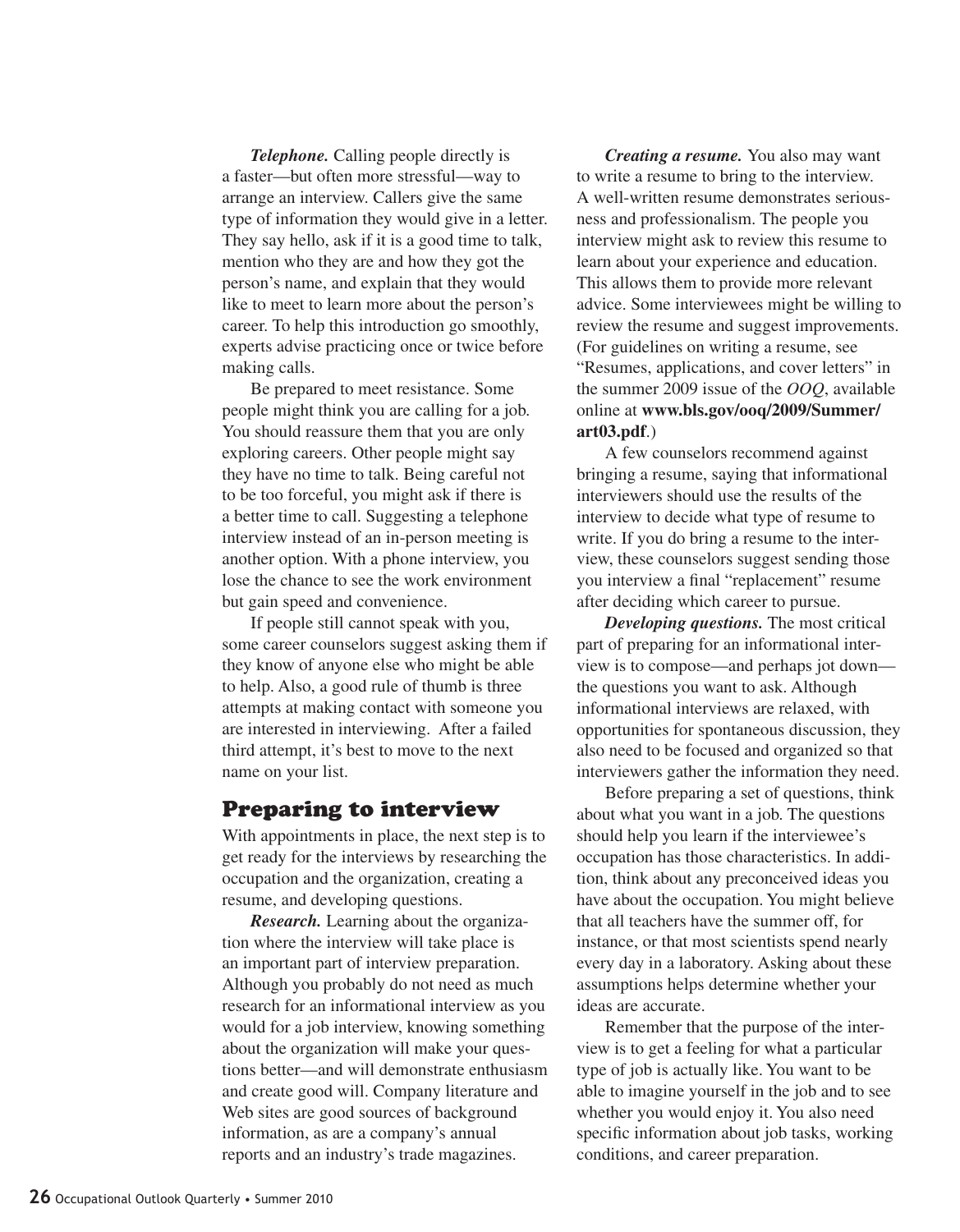Try to choose open-ended questions instead of questions that can be answered with a "yes" or "no." Informational interviewers learn the most if they can make the interview conversational.

The following are examples of possible questions. There would not be time to ask all of these in a single meeting. A good guideline is to choose about 10 questions that most interest you.

*Questions about the job*

- What kinds of tasks do you do on a typical day or in a typical week?
- What types of tasks do you spend most of your time doing?
- What do you like best about this job?
- What excites you most about this job?
- What are some of the more difficult or frustrating parts of this career?
- I really like doing \_\_\_\_\_\_\_\_. Do you have an opportunity to do that type of work in this career?
- What characteristics does a person in this job need to have?
- Do you usually work independently or as part of a team?
- What types of decisions do you make?
- How does your work fit into the mission of the organization?
- What types of advancement opportunities are available for an entry-level worker in this career?
- I read that is an issue in this occupation. Have you found that to be true?

Is this career changing? How?

*Questions about working conditions*

- What kind of hours do you work?
- Is your schedule flexible or set?
- Are those hours typical for most jobs in this occupation, or do some types of jobs have different hours?
- Does this career include or require travel?
- Do you have any health concerns associated with your career? How does this career affect your lifestyle?



*Questions about training*

- How did you prepare for this career?
- How did you find this job?
- Do you have any advice on how people interested in this career should prepare?
- What type of entry-level job offers the most learning opportunities?
- Do you know anyone in this career who has my level of education or my type of experience? How did he or she get the job? (These questions are useful for people trying to enter a career when they don't have the typical credentials.)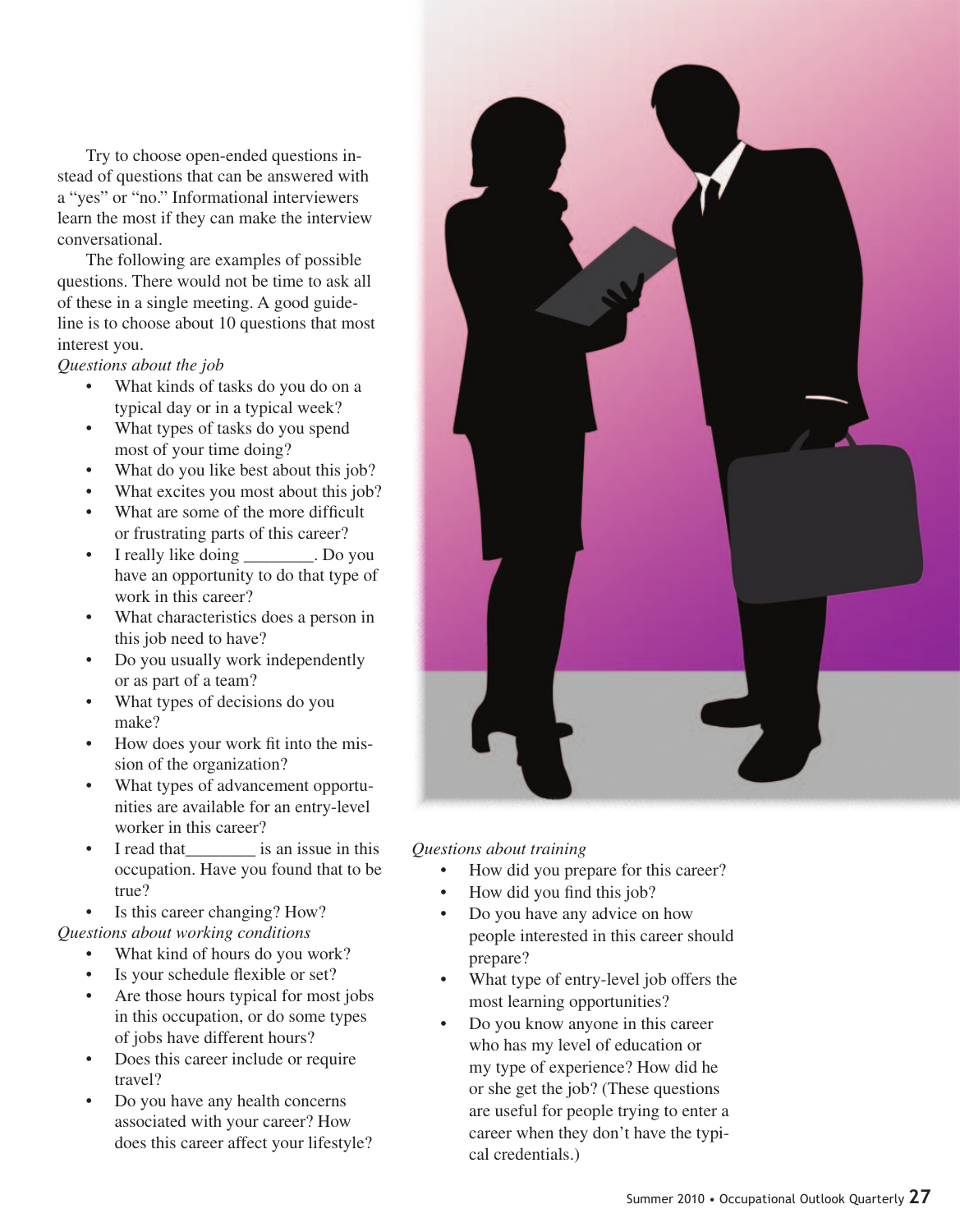*Questions about other careers and contacts*

- Do you know of any similar careers that also use or involve  $\gamma$
- I know that people in this career specialize in \_\_\_\_\_\_and \_\_\_\_\_\_. Do you know of any other specialties?
- I think I really like this career. But do you know of similar jobs that do not have this characteristic?
- Can you suggest anyone else I could ask for information? May I tell them that you have referred me?

### Interview day: What to wear, what to do

An informational interview is more casual than a job interview. This casualness is part of its charm. Informational interviews should still be professional, however. Making a positive first impression shows you care about your career. What's more, if you decide you like the occupation you are investigating, you could end up interviewing for a job with some of the people you meet. And they might remember you and the impression you made.

*Dress well.* On the day of the interview, dress neatly. A good guideline is to dress how the person you are interviewing would dress on an important workday. Wearing a suit of a conservative pattern and color is the safest choice. For women, skirts should be no more than an inch above the knee, say counselors, and shoes should be polished and have a closed toe. Hair should be pulled back or cut short, and jewelry should be unobtrusive. Be sure to bring a notepad and a pen or pencil, and consider bringing a resume and a few business cards.

*Be professional.* As in all business meetings, arrive on time, but no more than 15 minutes early. When greeting receptionists, other employees, and the person you will interview, be friendly. Smiling and shaking hands will set everyone at ease.

Standard politeness is essential when meeting for the first time. Don't use first names unless invited to do so. Don't sit before your host does. And avoid slang, smoking,

and chewing gum. The goal, say the experts, is to be comfortable without being sloppy.

You are leading this interview, so start by thanking your host for his or her time and briefly recounting why you have come. You might mention your goals and interests. Then, ask questions and listen carefully to the answers.

Listening is the foundation of a successful informational interview. If possible, the person you are interviewing should do most of the talking because you are trying to gather opinions and insights. As he or she talks, take notes to remind yourself of important facts and impressions. And be certain your interest shows.

Allow for casual conversation during the interview, but try to stay on track so that the most important questions are answered. You may need to guide your host gently back to the questions occasionally.

Because you are the interviewer, it is up to you to monitor time and end the interview when you said you would. As the ending point draws near, let your host know. Of course, it is fine to spend more time if your host wants to continue.

Always end the interview by thanking your host and asking two important final questions: Can you suggest other people I could speak to? And may I mention your name when I speak to them? The answers could be the starting point for your next informational interviews.

*Say thank you.* After the interview, show gratitude for your host's generosity by writing and sending a thank-you note within a few days. Counselors agree, the sooner, the better. This note can be quite brief, a paragraph or two expressing appreciation for the time spent and advice given and perhaps recalling a particularly helpful piece of information.

#### **Drawing conclusions**

Hopefully, you'll leave every informational interview with new insights about the career you want. By taking a moment to record your thoughts and feelings about the occupation and workplace of the person you interviewed,